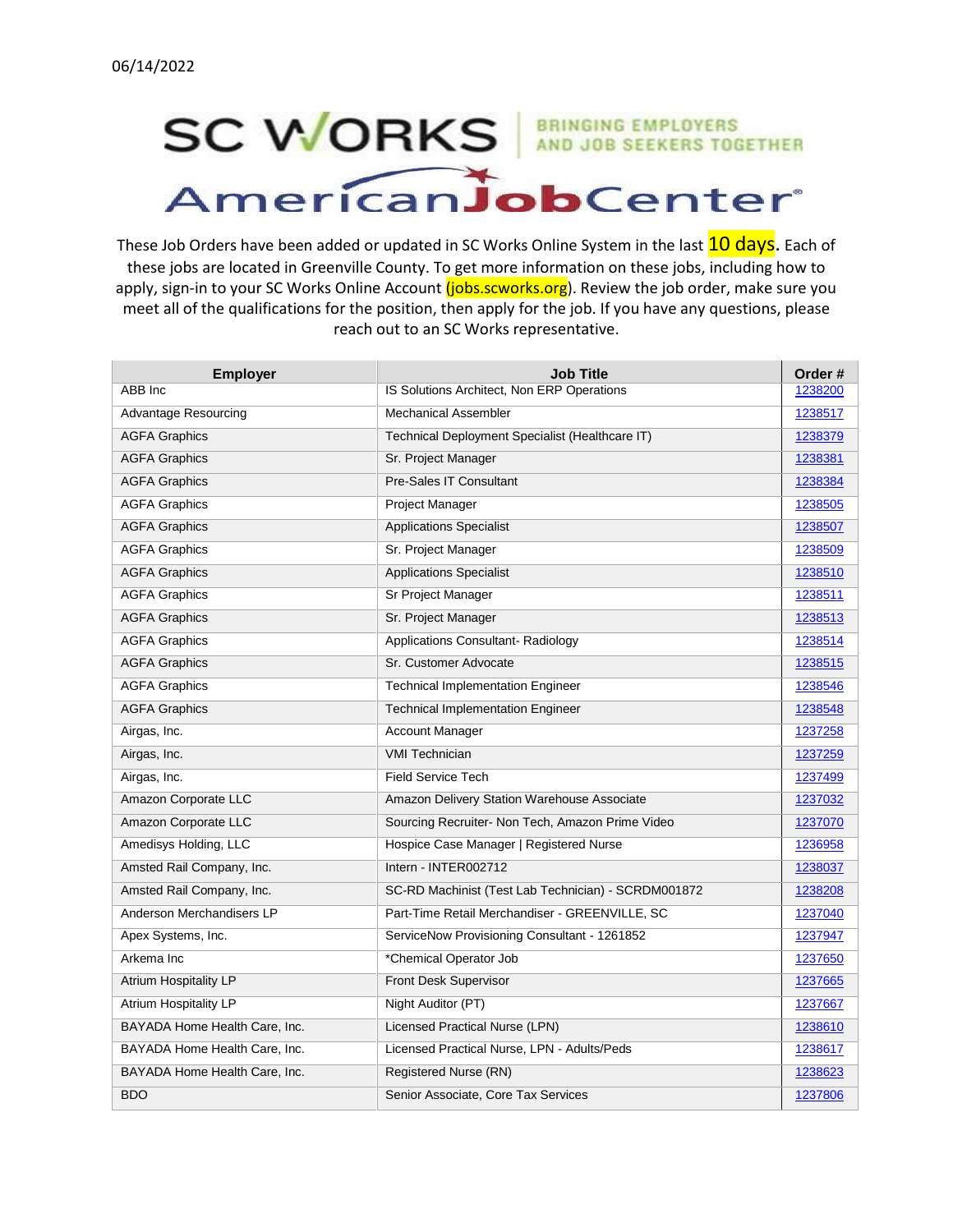| <b>BDO</b>                                                 | Intern, STS Expatriate Services                                          | 1237808 |
|------------------------------------------------------------|--------------------------------------------------------------------------|---------|
| <b>Blackboard Student Services Inc.</b>                    | Student Support Advisor - 1254                                           | 1238195 |
| <b>Blackboard Student Services Inc.</b>                    | Live Chat Customer Service Advisor - 1281                                | 1238637 |
| <b>BlueCross BlueShield of South Carolina</b>              | Claims Processor II                                                      | 1236907 |
| <b>BlueCross BlueShield of South Carolina</b>              | Customer Service Advocate III                                            | 1236936 |
| <b>BlueCross BlueShield of South Carolina</b>              | <b>Customer Service Advocate II</b>                                      | 1238163 |
| BMW Manufacturing Co., LLC                                 | <b>ERP Software Engineer Specialist</b>                                  | 1237811 |
| <b>Bravo1 Protection</b>                                   | <b>Security Officer</b>                                                  | 1238050 |
| <b>Bravo1 Protection</b>                                   | <b>Facilities Engineer</b>                                               | 1238052 |
| CANON U.S.A. INC                                           | <b>Inventory Control Specialist I</b>                                    | 1238289 |
| CANON U.S.A. INC                                           | <b>Inventory Control Specialist I</b>                                    | 1238434 |
| CANON U.S.A. INC                                           | <b>Inventory Control Specialist I</b>                                    | 1238435 |
| Capital One                                                | Area Sales Manager - Asheville/Tri-Cities                                | 1237110 |
| <b>CINTAS/2310</b>                                         | <b>Production Associate-Folder</b>                                       | 1237046 |
| <b>CINTAS/2310</b>                                         | <b>Production Associate-Garment Sorter</b>                               | 1237048 |
| <b>CINTAS/2310</b>                                         | Production Associate-Quality Auditor                                     | 1237049 |
| Coca-Cola Bottling Company Consolidated                    | <b>Supervisor Warehouse</b>                                              | 1237003 |
| Coca-Cola Bottling Company Consolidated                    | DELIVERY MERCHANDISER TRAINEE (Drive our Coca-Cola<br>Trucks)            | 1237123 |
| Coca-Cola Bottling Company Consolidated                    | Small Store Merchandiser                                                 | 1238441 |
| <b>Cognizant Technology Solutions</b>                      | <b>Field services</b>                                                    | 1236766 |
| <b>CPM Federal Credit Union</b>                            | Teller I                                                                 | 1238180 |
| D4C Dental Brands, Inc.                                    | <b>Orthodontic Assistant</b>                                             | 1237341 |
| DaVita                                                     | <b>Registered Nurse</b>                                                  | 1236990 |
| DaVita                                                     | Registered Nurse III - Peritoneal Dialysis                               | 1237232 |
| DH Pace Company, Inc.                                      | Outside Commercial Sales Representative - OUTSI012272                    | 1236973 |
| DS Services of America, Inc.                               | Route Sales Representative                                               | 1237728 |
| Duke Energy Business Services, LLC                         | Supervisor - Gas Systems Operations                                      | 1236702 |
| Duke Energy Business Services, LLC                         | Business Development Manager - Renewables (Flexible Location<br>Options) | 1236891 |
| <b>ECS Southeast, LLP</b>                                  | <b>Construction Materials Field Technician</b>                           | 1237231 |
| <b>EMCOR Facilities Services</b>                           | <b>Sheet Metal Mechanic</b>                                              | 1237679 |
| <b>EMCOR Facilities Services</b>                           | HVAC Service Technician - Class I to II                                  | 1238061 |
| <b>First Community Bank</b>                                | Producing Construction Lending Manager                                   | 1237226 |
| GlaxoSmithKline                                            | Account Specialist - Renal - Daprodustat (Greenville, South Carolina)    | 1236998 |
| Goodwill Industries of Upstate/Midlands of<br>SC and SCVIA | 4686-Production Supervisor-Store 10-Simpsonville                         | 1236740 |
| Goodwill Industries of Upstate/Midlands of<br>SC and SCVIA | 4695-Assistant Manager -Store 10-Simpsonville                            | 1236756 |
| Goodwill Industries of Upstate/Midlands of<br>SC and SCVIA | 4698-SCVIA Lead Custodian-SCVIA FAA                                      | 1236759 |
| Goodwill Industries of Upstate/Midlands of<br>SC and SCVIA | 4699-Administrator-Business Services                                     | 1236769 |
| Goodwill Industries of Upstate/Midlands of<br>SC and SCVIA | 4711-Third Key Holder-Store 16-Western Square                            | 1236789 |
| Gordon Food Service                                        | CDL-A Overnight Delivery Driver Home Daily!                              | 1238136 |
| Grainger                                                   | Account Manager, Manufacturing - Greenville, SC                          | 1237160 |
| <b>GREENVILLE WATER</b>                                    | Designer / Inspector Trainee                                             | 1237457 |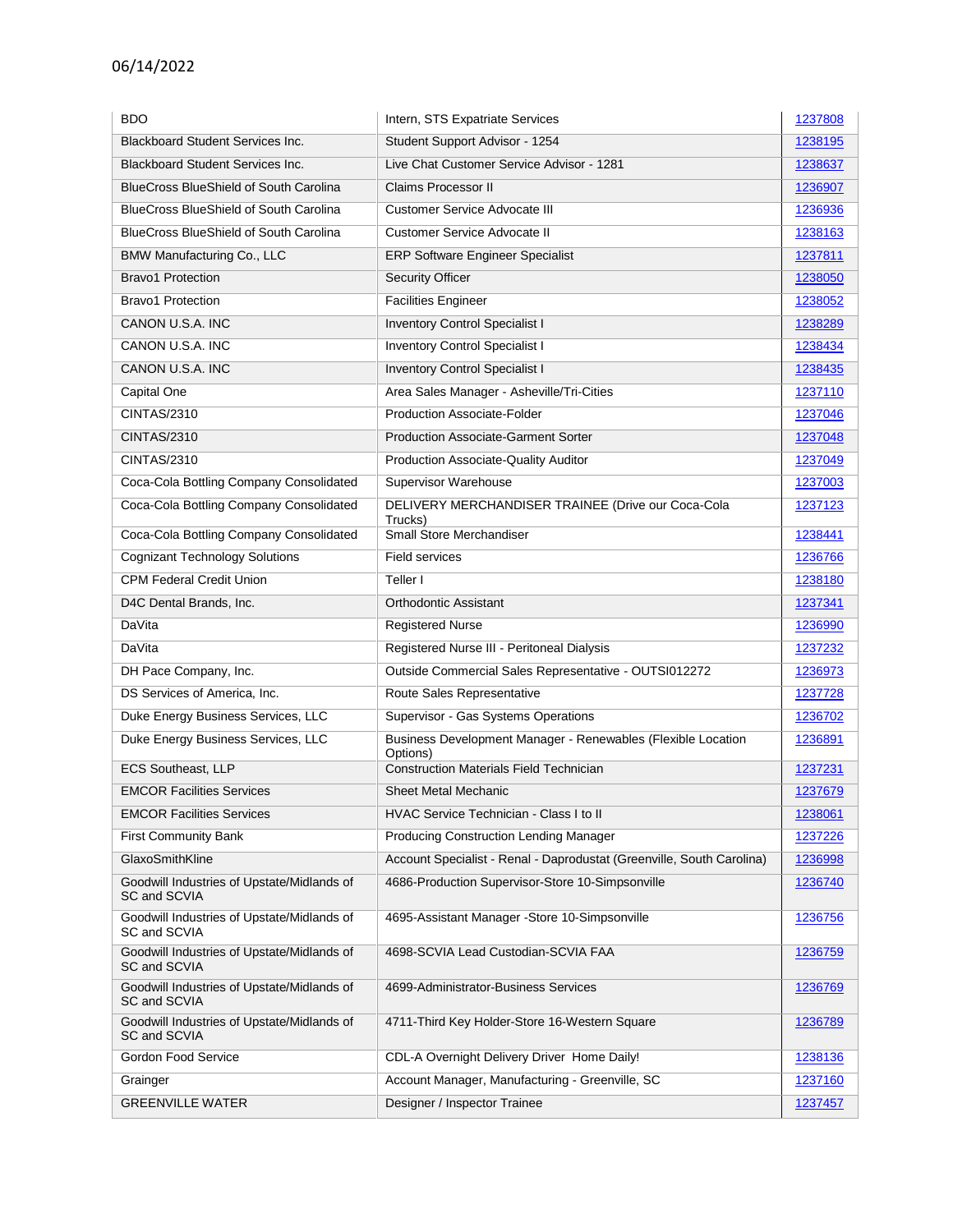| Greenville-Spartanburg Airport District | <b>Commercial Fueling Lead</b>                                          | 1236692 |
|-----------------------------------------|-------------------------------------------------------------------------|---------|
| Greenville-Spartanburg Airport District | Police Officer                                                          | 1236693 |
| Greenville-Spartanburg Airport District | FBO Line Service Lead                                                   | 1237607 |
| Greenville-Spartanburg Airport District | Firefighter                                                             | 1237909 |
| Greif Packaging, LLC                    | Manufacturing Operator - 021188                                         | 1237802 |
| HDR, Inc.                               | Electrical Engineer - Renewables                                        | 1236652 |
| HDR, Inc.                               | <b>Senior Environmental Scientist</b>                                   | 1236925 |
| HDR, Inc.                               | Water/Wastewater/Water Resources EIT/Designer                           | 1237041 |
| HDR, Inc.                               | <b>Construction EIT</b>                                                 | 1237834 |
| HDR, Inc.                               | Water/Wastewater/Water Resources EIT/Designer                           | 1238468 |
| HDR, Inc.                               | Electrical Engineer - Renewables                                        | 1238631 |
| HDR, Inc.                               | Water Wastewater Modeler / Planner                                      | 1238684 |
| Henkel US Operations Corp               | Production Supervisor - 1684378-1684378                                 | 1238533 |
| Henry Schein Inc                        | US Manager, Regulatory Affairs                                          | 1237345 |
| Henry Schein Inc                        | IT Support Services Representative - Remote (CST/EST)                   | 1237684 |
| Henry Schein Inc                        | Sales Support Rep-Medical                                               | 1237686 |
| Henry Schein Inc                        | Sales Support Rep- Medical                                              | 1237688 |
| Henry Schein Inc                        | Payroll Coordinator - Remote (CST/EST)                                  | 1238073 |
| Henry Schein Inc                        | Sales Support - Medical                                                 | 1238216 |
| Hope Power and Industrial               | Millwright/Rigger                                                       | 1236691 |
| Hubbell, Inc.                           | Hubbell Rotation Program - Operations                                   | 1237373 |
| Hubbell, Inc.                           | Salesforce.com Solutions Engineer - Greenville, SC                      | 1237492 |
| IES Commercial, Inc.                    | Service Manager Mechanical                                              | 1238366 |
| Ingram Micro                            | Associate, Repair-USA - 55543                                           | 1236802 |
| Ingram Micro                            | Associate, Configuration-USA - 55542                                    | 1236808 |
| Ingram Micro                            | Solution Architect - Palo Alto - 53080-OTHLOC-CdORVfwx                  | 1236815 |
| Ingram Micro                            | Strategic Human Resources Professional - 55571                          | 1236819 |
| Ingram Micro                            | *Sales and Customer Support Representatives - 55597-OTHLOC-<br>ChJKWfwq | 1236831 |
| Ingram Micro                            | *Inside Sales Specialists - 55598-OTHLOC-ChJKWfwq                       | 1236836 |
| Ingram Micro                            | Solution Executive - Juniper - 54087-OTHLOC-CdORVfwx                    | 1237556 |
| Ingram Micro                            | Cisco Pre-Sales Solutions Design Specialist - 55169-OTHLOC-<br>ChJKWfwq | 1237954 |
| <b>Integrated Power Services</b>        | <b>Benefits Specialist</b>                                              | 1238171 |
| Jones Lang LaSalle                      | General Maintenance Technician II                                       | 1236988 |
| Jones Lang LaSalle                      | Facilities Maintenance Technician                                       | 1237352 |
| Jones Lang LaSalle                      | Professional, Facilities Management Support                             | 1238241 |
| <b>KEMET Electronics Corporation</b>    | <b>Pricing Analyst</b>                                                  | 1236663 |
| <b>KEMET Electronics Corporation</b>    | Human Resources Representative/Supervisor                               | 1237382 |
| <b>KEMET Electronics Corporation</b>    | Lead Equipment Technician - 4th Shift                                   | 1237384 |
| <b>KEMET Electronics Corporation</b>    | <b>Engineering Supervisor</b>                                           | 1237387 |
| KinderCare Education LLC                | Teachers at Simpsonville KinderCare - 220606301958T                     | 1236937 |
| Louis Berger Services, Inc.             | Proposal Manager - Defense & Logistics                                  | 1236670 |
| Louis Berger Services, Inc.             | Capture Manager - Defense & Logistics                                   | 1236684 |
| Louis Berger Services, Inc.             | Estimator                                                               | 1236685 |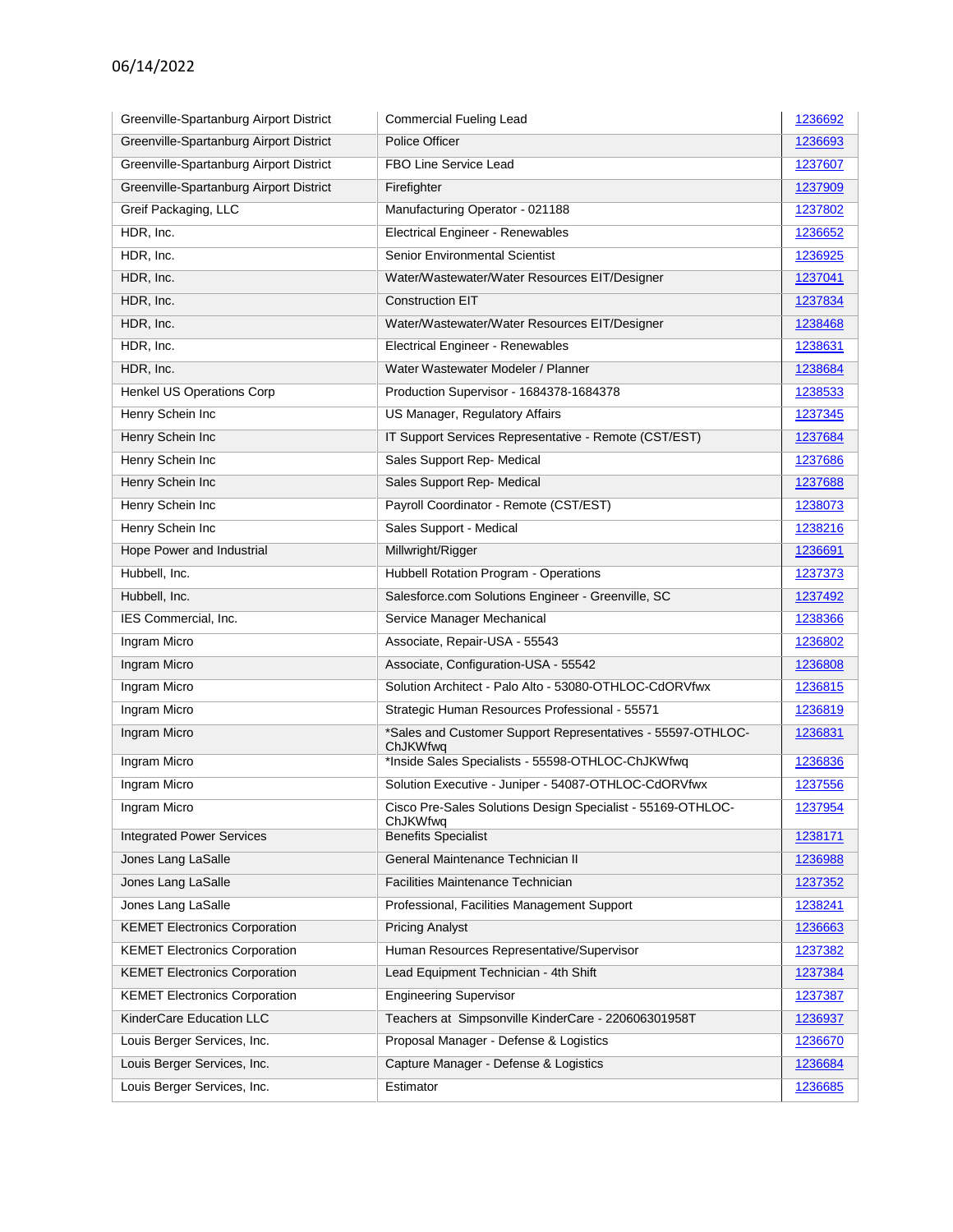| Louis Berger Services, Inc.             | Infrastructure Asset Maintenance Leader                                                     | 1236687 |
|-----------------------------------------|---------------------------------------------------------------------------------------------|---------|
| Louis Berger Services, Inc.             | Director, Commercial Aviation                                                               | 1237277 |
| Louis Berger Services, Inc.             | <b>Claims Administrator</b>                                                                 | 1238581 |
| Louis Berger Services, Inc.             | <b>Recruiting Coordinator</b>                                                               | 1238596 |
| Louis Berger Services, Inc.             | <b>International Recruiter</b>                                                              | 1238678 |
| Louis Berger Services, Inc.             | <b>International Recruiting Coordinator</b>                                                 | 1238681 |
| Lumos Network Operating Company (Segra) | Fiber Construction Engineer / Greenville SC                                                 | 1237408 |
| Mandiant, Inc.                          | Senior DevOps Engineer (Remote US)                                                          | 1236874 |
| Meyer Tool, Inc.                        | <b>Quality Engineering Assistant</b>                                                        | 1236746 |
| Meyer Tool, Inc.                        | Quality Inspector                                                                           | 1238261 |
| Milliken & Company                      | Enterprise - Warehouse Receiving Operator                                                   | 1237708 |
| Milliken & Company                      | Enterprise - Rotary Screen Print Operator                                                   | 1238307 |
| Milliken & Company                      | Hillcrest - Electrical Apprentice                                                           | 1238311 |
| New York Life Insurance                 | Service & Operations Professional 86877                                                     | 1238566 |
| Pep Boys                                | Automotive Mechanic                                                                         | 1237122 |
| Pep Boys                                | Auto General Service Technician                                                             | 1238250 |
| Pinnacle Bank                           | Mortgage Advisor                                                                            | 1237517 |
| Pinnacle Bank                           | <b>Credit Advisor</b>                                                                       | 1237790 |
| PPG INDUSTRIES INC                      | Production Worker- Inspector - 1800071386                                                   | 1236609 |
| Proterra                                | Release Engineering Internship- Thermal (Fall 2022) - RELEA002692-<br>00001                 | 1236648 |
| Proterra                                | Release Engineering Internship- Electrical (Fall 2022) -<br>RELEA002693-00001               | 1236649 |
| Proterra                                | Manufacturing Technician - Battery - MANUF002730-00001                                      | 1236931 |
| Proterra                                | Sr. Project Designer - SRPRO002736-00001                                                    | 1237164 |
| Proterra                                | Associate Project Engineer Customer Engineering (Mechanical<br>Systems) - ASSOC002738-00001 | 1237257 |
| Proterra                                | Manager, Customer Programs - MANAG002741-00001                                              | 1237486 |
| Proterra                                | Manager, Advanced Quality - MANAG002740-00001                                               | 1237586 |
| R.E. Michel Company LLC                 | Warehouse/Driver                                                                            | 1236754 |
| <b>Rich Products Corporation</b>        | Engineer - Process(30757)                                                                   | 1237775 |
| RL Enterprise & Associates, LLC         | Warehouse Associate/Packer/Machine Operator Hiring Event 6/8                                | 1237137 |
| Scansource                              | Sr Channel Marketing Manager - SRCHA003360                                                  | 1237366 |
| Scansource                              | Sr. Project Manager - SRPRO003359                                                           | 1237370 |
| Scansource                              | Tech Support Analyst - TECHS003369                                                          | 1238528 |
| Scansource                              | Tech Sales Support - TECHS003343                                                            | 1238529 |
| Scansource                              | Account Receivable Resolution Analyst - ACCOU003371                                         | 1238531 |
| Sealed Air Corporation (US)             | Shipping/Receiving Associate I                                                              | 1237948 |
| Sealed Air Corporation (US)             | Sr. Business Unit Quality Leader                                                            | 1237987 |
| Sealed Air Corporation (US)             | <b>Sealed Air Production Associates</b>                                                     | 1237989 |
| Sherwin-Williams Company                | Store Associate                                                                             | 1237427 |
| Sherwin-Williams Company                | Automotive Branch Manager                                                                   | 1237435 |
| Sherwin-Williams Company                | <b>Branch Color Mixer</b>                                                                   | 1237438 |
| Sherwin-Williams Company                | <b>Store Color Mixer</b>                                                                    | 1237440 |
| Sherwin-Williams Company                | <b>Branch Color Mixer</b>                                                                   | 1237446 |
| Sherwin-Williams Company                | Sales Coordinator                                                                           | 1237870 |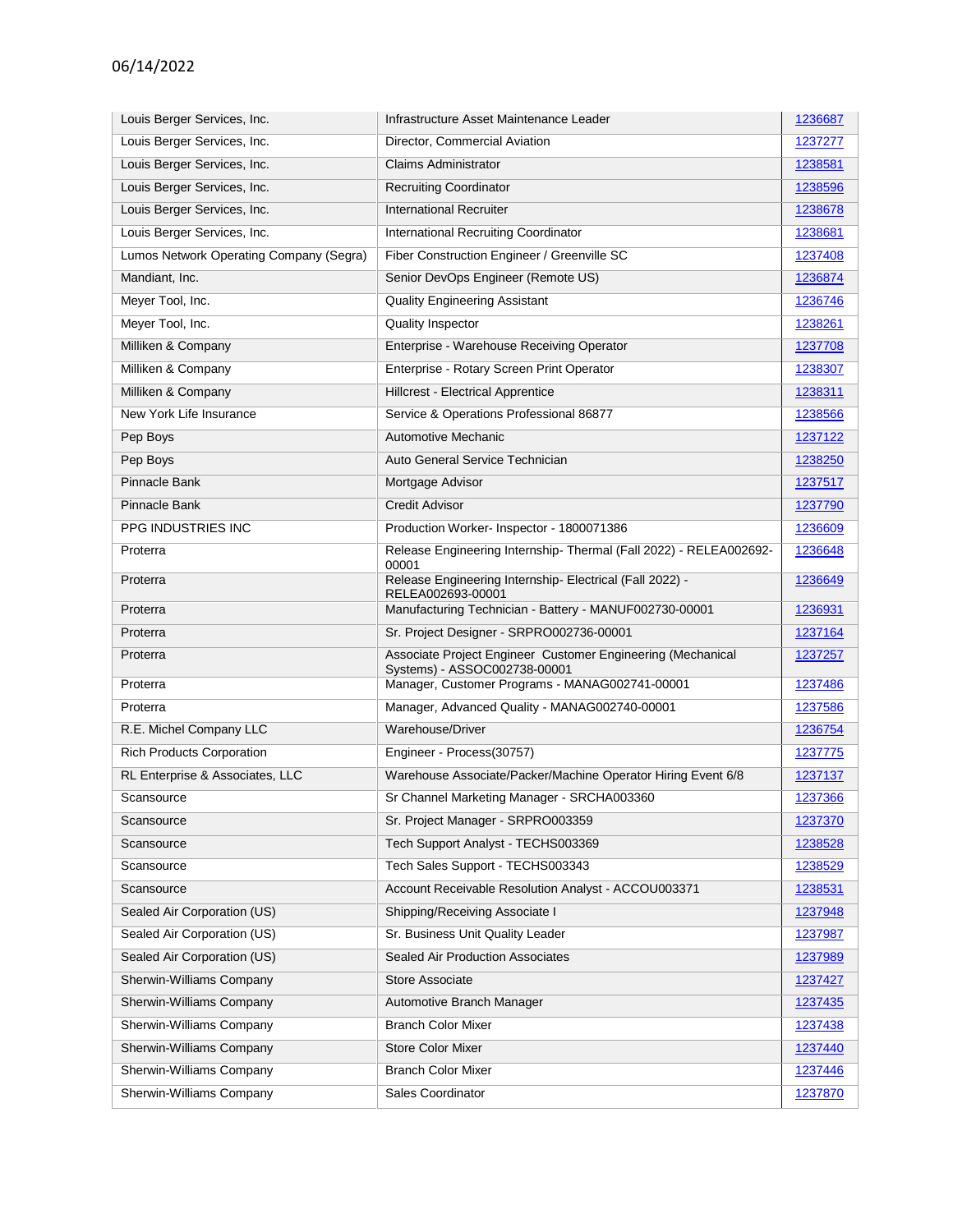| Sherwin-Williams Company           | Store Associate                                         | 1237913 |
|------------------------------------|---------------------------------------------------------|---------|
| Sherwin-Williams Company           | <b>Store Color Mixer</b>                                | 1237915 |
| Sherwin-Williams Company           | Sales Representative, P&M Multi-Segment                 | 1238400 |
| Sherwin-Williams Company           | <b>Delivery Driver III</b>                              | 1238669 |
| Sherwin-Williams Company           | Store Associate                                         | 1238672 |
| Smithfield                         | <b>Bakery Plant Material Handler</b>                    | 1236817 |
| Smithfield                         | Administrative Assistant - Bakery Meal                  | 1238455 |
| Smithfield                         | Bakery Meal Plant Maintenance Technician                | 1238457 |
| Sonepar                            | Site Manager - Integrated Supply                        | 1236778 |
| Sonoco                             | <b>Truck Driver III - Local Routes</b>                  | 1238476 |
| Sonoco                             | Sales Admin Assistant                                   | 1238477 |
| South State Bank, N.A.             | Mortgage Banker - Greenville                            | 1237381 |
| Span-America Medical Systems, Inc. | Senior Warehouse Clerk                                  | 1236870 |
| Span-America Medical Systems, Inc. | <b>Production Operator 1</b>                            | 1237700 |
| <b>Staffmark Investment LLC</b>    | Forklift Weekend Shift - Part Time                      | 1237580 |
| Staffmark Investment LLC           | Forklift Operator & Warehouse Associate                 | 1237589 |
| Staffmark Investment LLC           | Machine Operator - Extruder                             | 1237729 |
| Staffmark Investment LLC           | Warehouseman                                            | 1238019 |
| <b>Staffmark Investment LLC</b>    | Class A Driver, Local, No Touch, Home Daily, Weekly Pay | 1238021 |
| Staffmark Investment LLC           | Folder                                                  | 1238023 |
| <b>Steel Toe Staffing</b>          | Assembler                                               | 1237963 |
| <b>Sunbelt Rentals</b>             | Cargo Technician                                        | 1238594 |
| <b>Sunbelt Rentals</b>             | <b>Equipment Rental Specialist</b>                      | 1238601 |
| <b>SYNNEX Corporation</b>          | Supervisor, Business Development                        | 1236614 |
| <b>SYNNEX Corporation</b>          | <b>Product Manager</b>                                  | 1236849 |
| <b>SYNNEX Corporation</b>          | Vice President, Product Managmetn                       | 1236853 |
| <b>SYNNEX Corporation</b>          | Vendor Marketing Manager                                | 1236854 |
| <b>SYNNEX Corporation</b>          | <b>Field Account Executive</b>                          | 1236855 |
| <b>SYNNEX Corporation</b>          | Manager, Product Management                             | 1236862 |
| <b>SYNNEX Corporation</b>          | Program Manager, Strategic Procurement                  | 1236863 |
| <b>SYNNEX Corporation</b>          | <b>Business Development Representative</b>              | 1236865 |
| <b>SYNNEX Corporation</b>          | Field Account Executive, STELLR                         | 1236961 |
| <b>SYNNEX Corporation</b>          | Legal Clerk                                             | 1237830 |
| <b>SYNNEX Corporation</b>          | <b>Marketing Coordinator</b>                            | 1238226 |
| <b>SYNNEX Corporation</b>          | Account Manager 1 - Oracle SLED                         | 1238314 |
| <b>SYNNEX Corporation</b>          | Sr. Motion Designer & Video Producer (Remote)           | 1238316 |
| <b>SYNNEX Corporation</b>          | Motion Designer & Video Editor (Remote)                 | 1238318 |
| <b>SYNNEX Corporation</b>          | Bus. Dev. Executive                                     | 1238319 |
| <b>SYNNEX Corporation</b>          | Account Manager 2                                       | 1238322 |
| <b>SYNNEX Corporation</b>          | Global Solutions Business Development - Remote US       | 1238324 |
| <b>SYNNEX Corporation</b>          | Associate Customer Service Representative               | 1238326 |
| <b>SYNNEX Corporation</b>          | VP, Cloud Solutions                                     | 1238327 |
| <b>SYNNEX Corporation</b>          | Team Lead - Cloud                                       | 1238329 |
| <b>SYNNEX Corporation</b>          | Vendor Marketing Manager                                | 1238330 |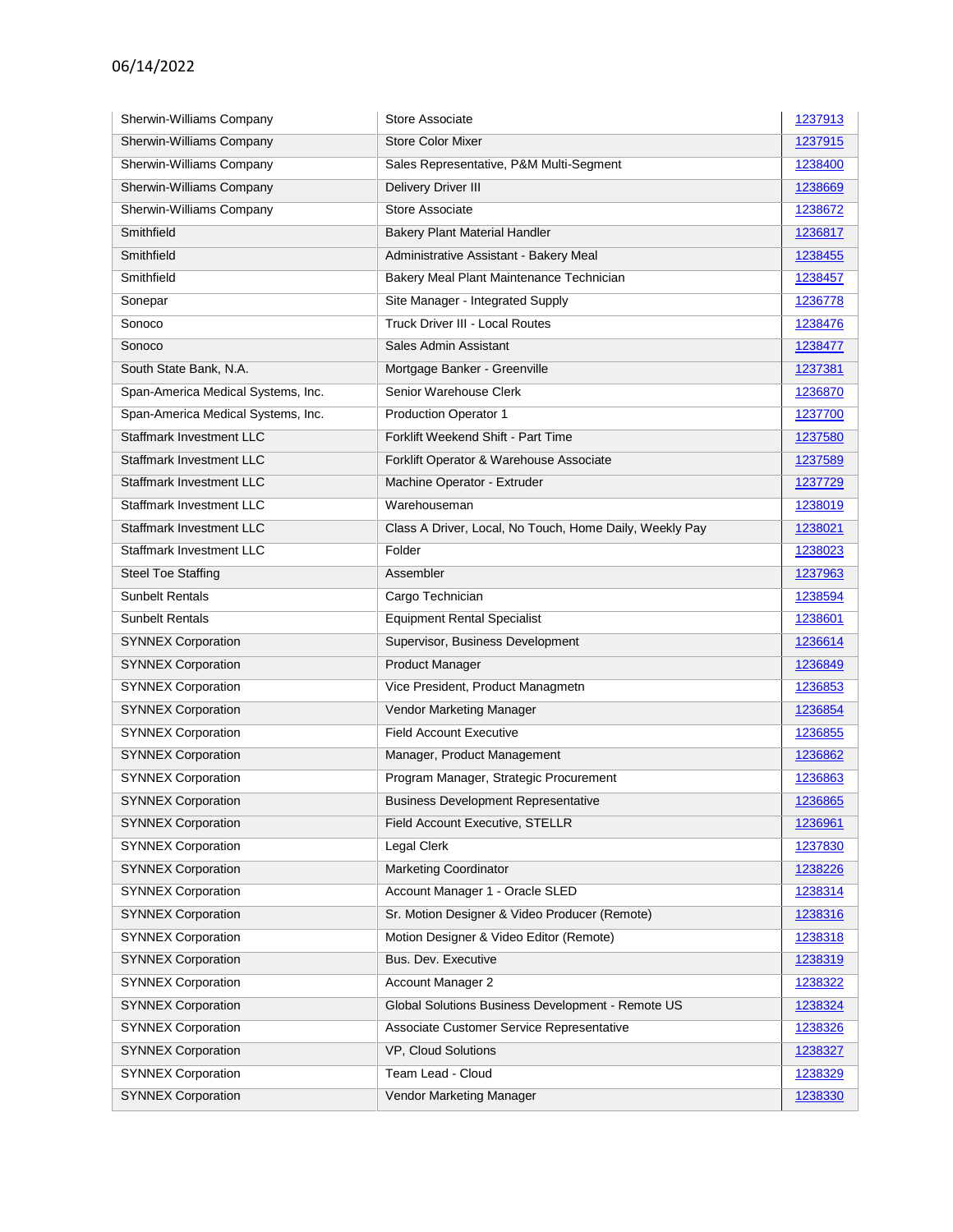| <b>SYNNEX Corporation</b>                    | Associate Financial Analyst - Commission (Remote US Eligible)     | 1238332 |
|----------------------------------------------|-------------------------------------------------------------------|---------|
| <b>SYNNEX Corporation</b>                    | After Sales Management Coordinator                                | 1238334 |
| <b>SYNNEX Corporation</b>                    | <b>ISV Business Development Manager (Remote)</b>                  | 1238337 |
| <b>SYNNEX Corporation</b>                    | Sr. Talent Acquisition Partner- (US Remote)                       | 1238339 |
| <b>SYNNEX Corporation</b>                    | Microsoft Certified Trainer (Remote)                              | 1238340 |
| <b>SYNNEX Corporation</b>                    | Vendor Solutions Associate II - VMware                            | 1238343 |
| <b>SYNNEX Corporation</b>                    | Technical Product Manager - Cloud (Remote US)                     | 1238345 |
| <b>SYNNEX Corporation</b>                    | Global Sustainability Manager                                     | 1238355 |
| <b>SYNNEX Corporation</b>                    | Cyber Security Engineer (Remote US)                               | 1238357 |
| <b>SYNNEX Corporation</b>                    | <b>GSA Contract Administrator</b>                                 | 1238359 |
| <b>SYNNEX Corporation</b>                    | <b>Field Account Executive</b>                                    | 1238361 |
| <b>SYNNEX Corporation</b>                    | Sr Accountant - Remote US                                         | 1238363 |
| <b>SYNNEX Corporation</b>                    | Sr. Talent Acquisition Partner - Remote                           | 1238365 |
| <b>SYNNEX Corporation</b>                    | Vendor Marketing Manager - Strategic Procurement                  | 1238368 |
| <b>SYNNEX Corporation</b>                    | Public Sector Specialist - Contracts Business Development         | 1238371 |
| <b>SYNNEX Corporation</b>                    | IoT Solution - Business Development Manager II- Remote US         | 1238373 |
| <b>SYNNEX Corporation</b>                    | Education & Training Manager, CommunitySolv                       | 1238376 |
| <b>SYNNEX Corporation</b>                    | Sales Representative                                              | 1238380 |
| <b>SYNNEX Corporation</b>                    | Senior, Finance Controls Analyst (Audit/SOX) - Remote             | 1238382 |
| <b>SYNNEX Corporation</b>                    | Sr. Account Manager II - Cloud (AWS, Azure and IBM)               | 1238386 |
| <b>SYNNEX Corporation</b>                    | Vendor Business Manager II (AWS)                                  | 1238390 |
| <b>SYNNEX Corporation</b>                    | Sr Project Manager                                                | 1238393 |
| <b>SYNNEX Corporation</b>                    | <b>NVIDIA Alliance Manager</b>                                    | 1238395 |
| <b>SYNNEX Corporation</b>                    | Marketing Manager - Cybersecurity (Remote Eligible)               | 1238397 |
| <b>SYNNEX Corporation</b>                    | Senior Account Manager - AWS                                      | 1238399 |
| <b>SYNNEX Corporation</b>                    | AWS Partner Development Manager                                   | 1238401 |
| <b>SYNNEX Corporation</b>                    | Marketing Manager - Public Sector                                 | 1238403 |
| <b>SYNNEX Corporation</b>                    | <b>Strategic Account Representative-1</b>                         | 1238410 |
| <b>SYNNEX Corporation</b>                    | Marketing Manager - AWS (Remote Eligible)                         | 1238412 |
| <b>SYNNEX Corporation</b>                    | Associate Financial Analyst - Commission (Remote US Eligible)     | 1238413 |
| <b>SYNNEX Corporation</b>                    | Remote US - Senior Technical Accountant - SEC Reporting &         | 1238415 |
| <b>SYNNEX Corporation</b>                    | <b>Technical Research</b><br>Federal / DoD Sales Manager - Oracle | 1238418 |
| <b>SYNNEX Corporation</b>                    | <b>Business Development Manager</b>                               | 1238420 |
| <b>SYNNEX Corporation</b>                    | Sales Manager, Oracle - SLED                                      | 1238423 |
| <b>SYNNEX Corporation</b>                    | Vendor Business Manager                                           | 1238425 |
| <b>SYNNEX Corporation</b>                    | <b>Business Unit Specialist - Field Services</b>                  | 1238426 |
| <b>SYNNEX Corporation</b>                    | Senior Manager, Accounting                                        | 1238534 |
| <b>SYNNEX Corporation</b>                    | <b>Traffic Analyst</b>                                            | 1238654 |
| <b>TCC</b>                                   | Sales Associate                                                   | 1236688 |
| Terracon Consultants, Inc. and Subsidiaries  | <b>Construction Materials Testing Technician I</b>                | 1238125 |
| The Salvation Army                           | <b>Full-Time Truck Drivers</b>                                    | 1238347 |
| ThyssenKrupp Supply Chain Services NA<br>Inc | Dispatcher - US_RS_04389                                          | 1238039 |
| <b>TRC Environmental Corp</b>                | <b>ESG/Sustainability Consultant</b>                              | 1237681 |